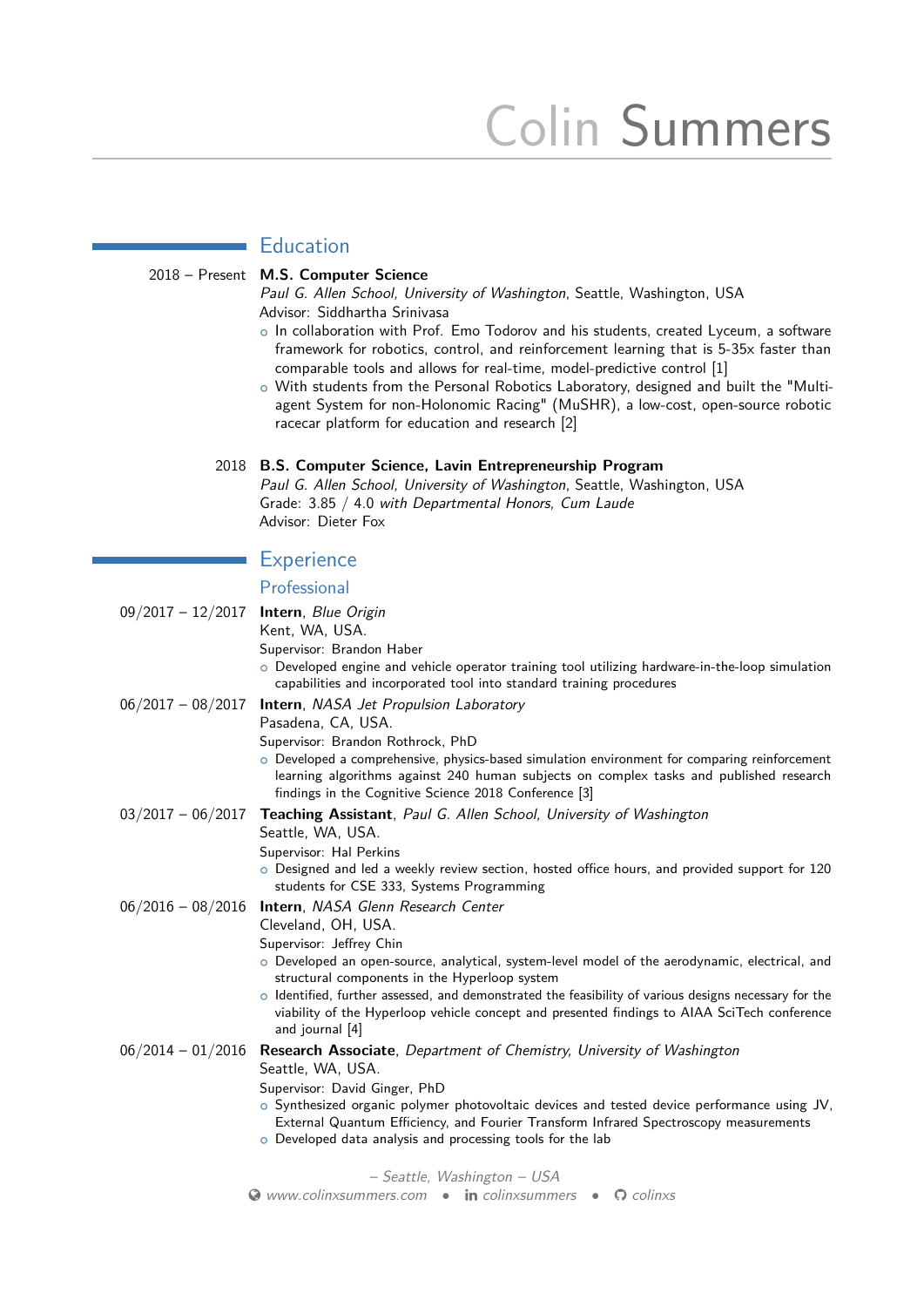|                     | 05/2013 - 09/2013 Ski Patroller, Ski Portillo<br>Los Andes, Chile.<br>Supervisor: Frank Coffey<br>$\circ$ Performed avalanche control, emergency medical services, and ski area management                                                              |
|---------------------|---------------------------------------------------------------------------------------------------------------------------------------------------------------------------------------------------------------------------------------------------------|
|                     | Projects                                                                                                                                                                                                                                                |
|                     | $01/2017 - 03/2018$ Autonomous Racecar, Independent<br>Seattle, WA, USA.<br>$\circ$ Designed and built an autonomous $1/10$ th scale racecar from commercial off the shelf parts as<br>part of an honors research project                               |
| $08/2015 - 01/2017$ | Power Distribution & Thermal Management Lead, UWashington Hyperloop<br>Seattle, WA, USA.                                                                                                                                                                |
|                     | o Designed, built, and raced a scale version of the Hyperloop transportation concept in a SpaceX<br>hosted engineering competition, placing 6th out of over 1200 international teams                                                                    |
|                     | Miscellaneous                                                                                                                                                                                                                                           |
|                     | 07/2018 Summer School on Cognitive Robotics, Massachusetts Institute of Technology<br>Boston, MA, USA.<br>o Attended a week long workshop on robust execution under uncertainty and risk, motion and<br>activity planning, perception, and manipulation |
| $01/2017 - 04/2018$ | Volunteer Ski Instructor, Husky Winter Sports<br>Snoqualmie Pass, WA, USA.                                                                                                                                                                              |
|                     | o Provide personalized ski lessons at the beginner, intermediate, and advanced levels to children<br>and adults alike                                                                                                                                   |
|                     | <b>Featured Coursework</b>                                                                                                                                                                                                                              |
|                     | Robotics Machine Learning, Artificial Intelligence, Robotics, Deep Reinforcement Learning                                                                                                                                                               |
|                     | Computer Science HW/SW Interface, Operating Systems, Data Abstractions, Logic, Systems Programming,<br>Embedded Systems, Scientific Computing, Signal Conditioning, Computational Methods<br>for Data Analysis                                          |
|                     | Mathematics Calculus, Probability Theory, Linear Algebra, Linear Analysis, Differential Equations                                                                                                                                                       |
|                     | Physical Sciences Honors Chemistry, Honors Organic Chemistry, Honors Physics, Chemical Transport, Com-<br>puter Aided 3D Design                                                                                                                         |

## Skills

Advanced C/C++, Python, Julia, Linux, ROS, Spanish Proficient SolidWorks, Distributed Computing

## Honors & Awards

- 2018 Outstanding Senior Award, Paul G. Allen School
- 2018 NSF REU Grant Recipient
- 2018-Present Phi Beta Kappa
- 2017-Present Tau Beta Pi
- 2016-Present NASA Academy Alumni Association
	- 2016, 2017 Burkhardt Family Endowed Scholarship
	- 2015, 2016 Hal C. Rathvon Memorial Scholarship
		- 2015 James A. Hewitt, Jr. Endowed Scholarship

#### **Publications** ä

- <span id="page-1-0"></span>[1] C. Summers, K. Lowrey, A. Rajeswaran, S. Srinivasa, and E. Todorov, "Lyceum: An efficient and scalable ecosystem for robot learning," 2020, 2001.07343.
- <span id="page-1-1"></span>[2] S. S. Srinivasa, P. Lancaster, J. Michalove, M. Schmittle, C. Summers, M. Rockett, J. R.